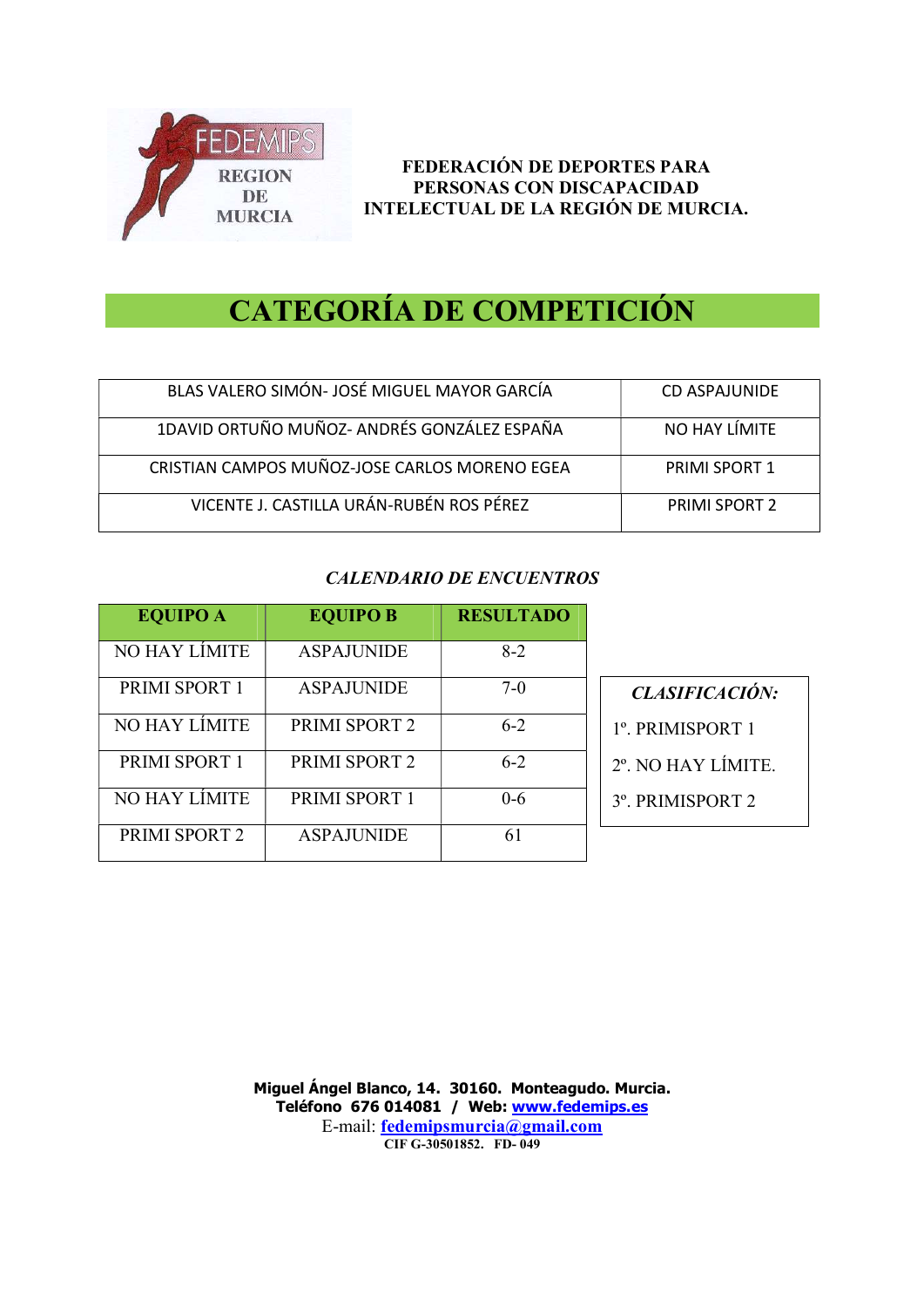

# CATEGORÍA ADAPTADA MIXTA

| PEDRO OLIVARES GOMEZ-ANA BEL''EN SÁNCHEZ JIMÉNEZ | ASPAILINIDE AMIX   |
|--------------------------------------------------|--------------------|
| MANUEL A. ULLAGUARI FDEZ-NOELIA LORENZO RICO     | NO HAY LIMITE AMIX |
| AMANDA GIMÉNEZ MARÍN-DAVID GARCÍA GONZÁLEZ       | PARALIMPICOS AMIX  |

| <b>EQUIPO A</b>        | <b>EQUIPO B</b>    | <b>RESULTADO</b> |
|------------------------|--------------------|------------------|
| ASPAJUNIDE AMIX        | NO HAY LÍMITE AMIX | $1 - 5$          |
| PARALÍMPICOS AMIX      | NO HAY LÍMITE AMIX | $2 - 4$          |
| <b>ASPAJUNIDE AMIX</b> | PARALÍMPICOS AMIX  | $1 - 4$          |
|                        | SEGUNDA VUELTA     |                  |
| <b>ASPAJUNIDE AMIX</b> | NO HAY LÍMITE AMIX | $2 - 4$          |
| PARALÍMPICOS AMIX      | NO HAY LÍMITE AMIX | $1 - 4$          |
| ASPAJUNIDE AMIX        | PARALÍMPICOS AMIX  | $1 - 4$          |

### CLASIFICACIÓN:

1º. NO HAY LÍMITE AMIX.

2º. PARALÍMPICOS AMIX

3º. ASPAJUNIDE AMIX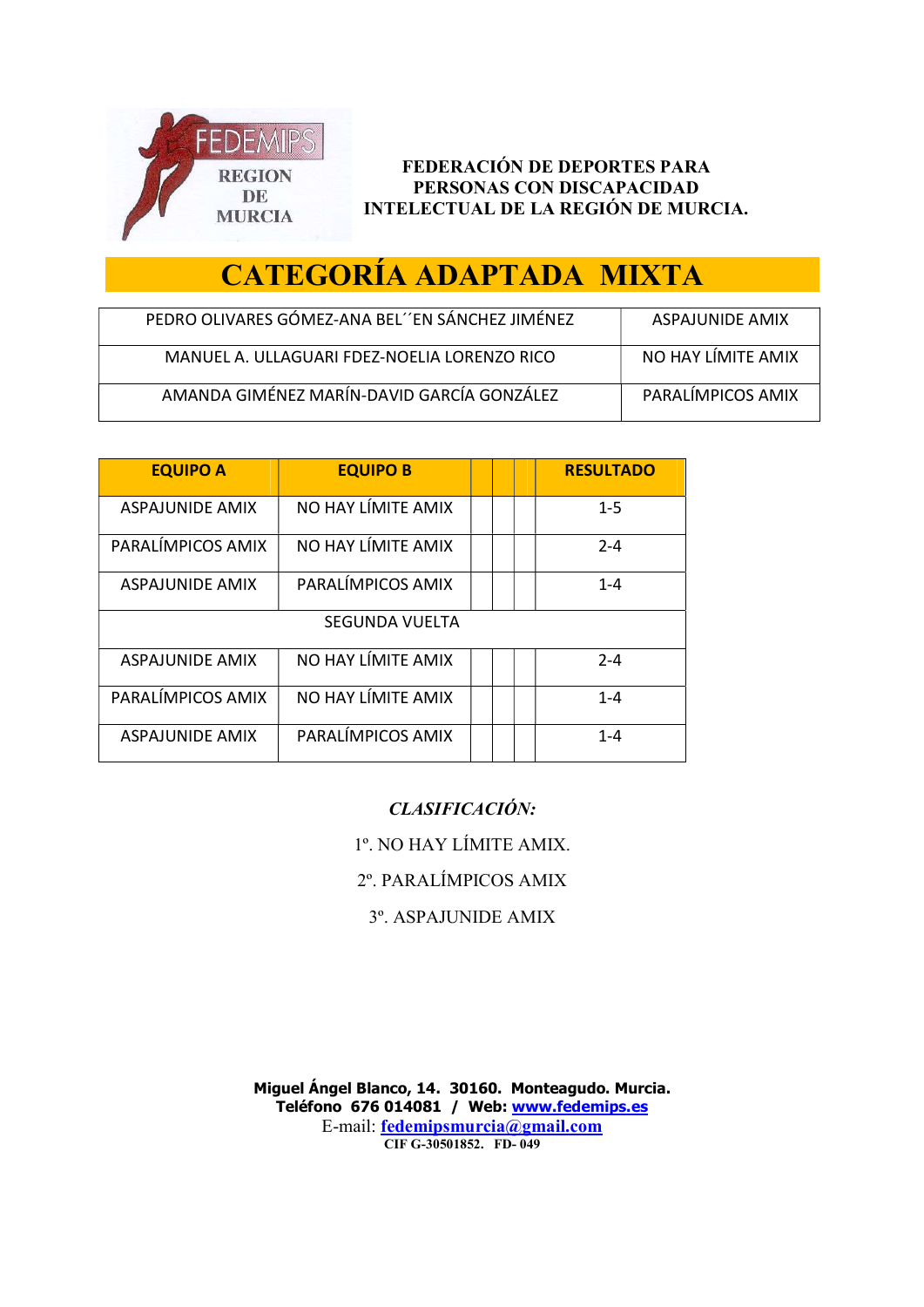

## CATEGORÍA ADAPTADA MASCULINA

#### GRUPO A

| JUAN ANTONIO ARTACHO - JOSE LUIS OLIVARES | ASPAJUNIDE AD1    |
|-------------------------------------------|-------------------|
| ANTONIO RECHE-JUAN PEDRO MARTÍNEZ MNEZ    | AIDEMAR ADM       |
| MIGUEL ANGEL JUAN POLO-JAVIER RICO SIMÓN  | NO HAY LIMITE AD1 |

#### CALENDARIO DE ENCUENTROS GRUPO A

| <b>EQUIPO A</b> | <b>EQUIPO B</b>       | <b>RESULTADO</b> |
|-----------------|-----------------------|------------------|
| ASPAJUNIDE AD1  | NO HAY LÍMITE AD1     | $6 - 4$          |
| AIDEMAR ADM     | NO HAY LÍMITE AD1     | 6-0              |
| AIDEMAR ADM     | <b>ASPAJUNIDE AD1</b> | $5-2$            |

#### GRUPO B

| LUIS FRANCISCO MONREAL –IUAN MANUEL GEA ROMERO           | ASPAIUNIDE AD2    |
|----------------------------------------------------------|-------------------|
| RAUL VALERA NAVALON- ALEJANDRO CANTOS CORREA             | NO HAY LIMITE AD2 |
| JUAN JOSE CASTRO GARCIA- FRANCISCO J CASANOVA DE LA ROSA | PRIMI SPORT AD    |
| ANTONIO MARTINEZ MARTINEZ- RAUL SANTA GARCIA             | NO HAY LÍMITE AD3 |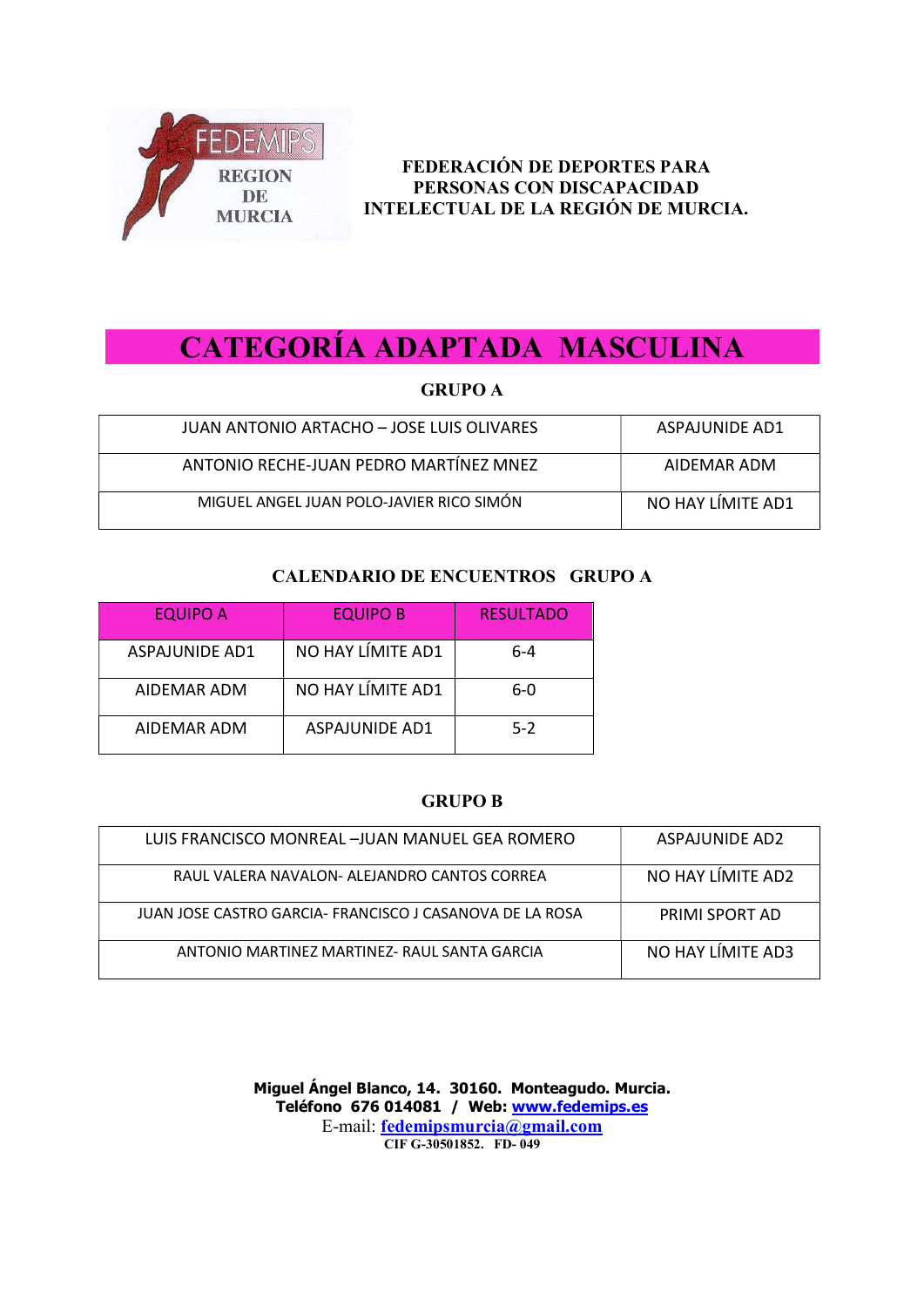

#### CALENDARIO DE ENCUENTROS GRUPO B

| <b>EQUIPO A</b>       | <b>EQUIPO B</b>    | <b>RESULTADO</b> |
|-----------------------|--------------------|------------------|
| <b>ASPAJUNIDE AD2</b> | NO HAY LÍMITE AD2  | $2 - 5$          |
| PRIMI SPORT AD        | NO HAY LÍMITE AD3  | $5-1$            |
| <b>GANADOR AM5</b>    | <b>GANADOR AM6</b> | $4 - 1$          |
| PERDEDOR AM5          | PERDEDOR AM6       | 4-0              |

#### FASE FINAL ADAPTADA MASCULINA

| <b>EQUIPO A</b>                 | <b>EQUIPO B</b>                 | <b>RESULTADO</b> |
|---------------------------------|---------------------------------|------------------|
| AIDEMAR ADM                     | NO HAY LÍMITE AD2               | $4 - 2$          |
| PRIMI SPORT AD                  | <b>ASPAJUNIDE AD1</b>           | $4 - 1$          |
| 3º GRUPO A<br>NO HAY LÍMITE AD1 | 3º GRUPO B<br>NO HAY LÍMITE AD3 | $4 - 3$          |
| AIDEMAR ADM                     | PRIMI SPORT AD                  | $3-6$            |
| NO HAY LÍMITE AD2               | <b>ASPAILINIDE AD1</b>          | $6-2$            |

#### **CLASIFICACIÓN**

#### 1º. PRIMISPORT AD.

#### 2º. AIDEMAR ADM.

#### 3º. NO HAY LÍMITE AD2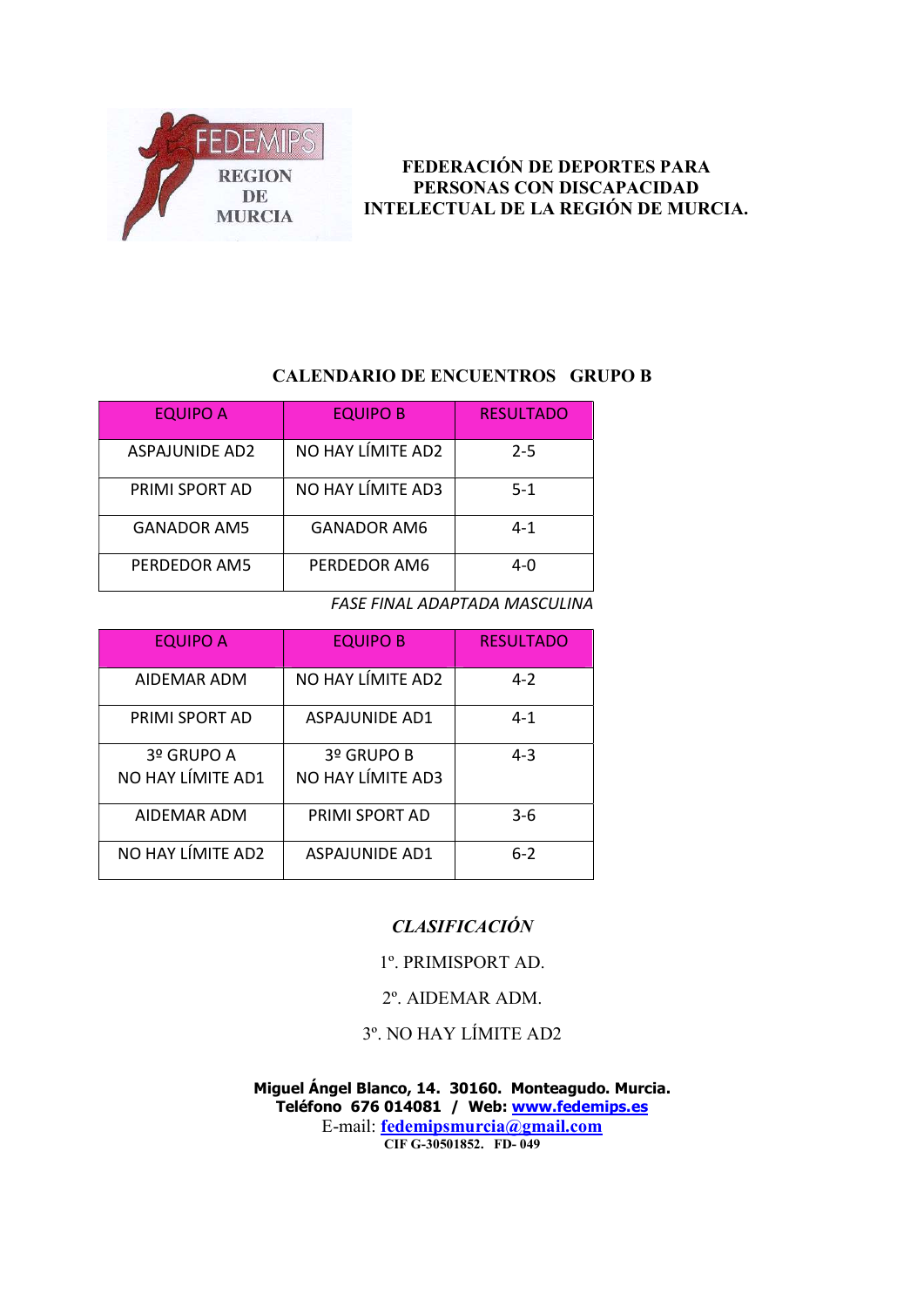

## CATEGORÍA HABILIDADES MIXTA

| DENIS ALFARO ROMERO- MARIBEL ROS MARTÍNEZ           | AIDEMAR HAB1            |
|-----------------------------------------------------|-------------------------|
| MARCELINO MIRÓ - JOSÉ MANUEL ALIAGA                 | <b>ASPANOYHAYLIMITE</b> |
| ISIDORO A. MARTÍNEZ GARCÍA- MANUEL TORTOSA VILLALBA | PARALÍMPICOS CT         |
| JUAN PEDRO MNEZ PEDREÑO- ANTONIO PIERNAS MUÑOZ      | ASSIDOPARALÍMPICO       |

| <b>EQUIPO A</b>         | <b>EQUIPO B</b>         | <b>RESULTADO</b> |
|-------------------------|-------------------------|------------------|
| PARALÍMPICOS CT         | <b>ASPANOYHAYLIMITE</b> | $4 - 1$          |
| AIDEMAR HAB1            | ASSIDOPARALÍMPICO       | $4 - 1$          |
| PARALÍMPICOS CT         | ASSIDOPARALÍMPICO       | $4 - 0$          |
| <b>AIDEMAR HAB1</b>     | <b>ASPANOYHAYLIMITE</b> | $1 - 4$          |
| PARALÍMPICOS CT         | <b>AIDEMAR HAB1</b>     | $4-0$            |
| <b>ASPANOYHAYLIMITE</b> | ASSIDOPARALÍMPICO       | $4 - 0$          |

#### CLASIFICACIÓN:

1º. PARALÍMPICOS CT.

2º. ASPANOHAYLÍMITE.

3º. AIDEMAR HAB. 1